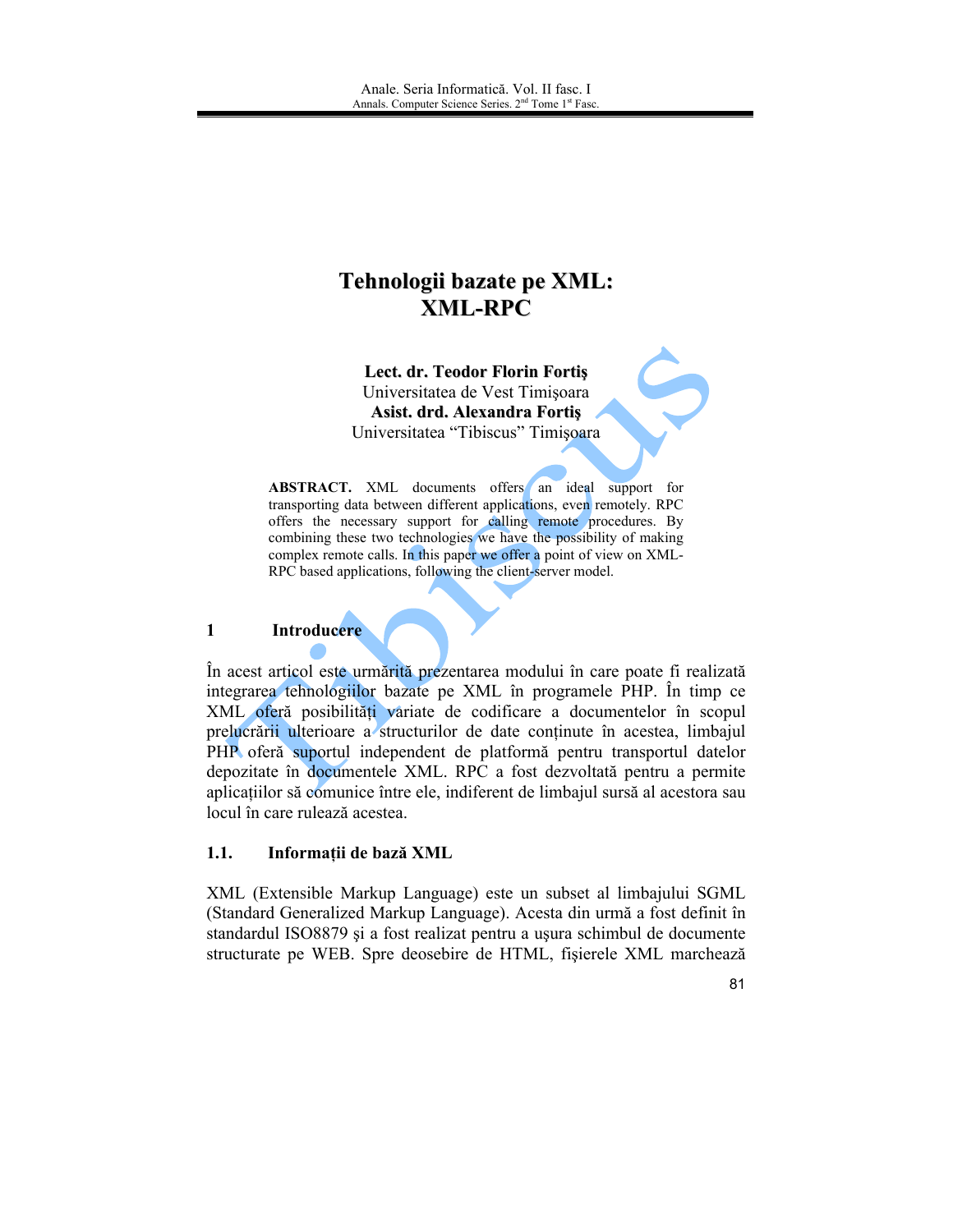clar punctul de start și punctul final al fiecărei părți logice dintr-un asemenea document. Fiecare dintre aceste părți logice se numește element.

XML restrictionează utilizarea construcțiilor SGML pentru a se asigura împotriva unor situații în care accesul către anumite componente ale documentului nu este posibil. De asemenea, este definit modul în care URLurile pot fi utilizate pentru a identifica anumite componente ale streamurilor de date XML.

Prin definirea rolului fiecărui element de text într-un model formal, cunoscut sub numele DTD (Document Type Definition), utilizatorii XML pot verifica faptul că fiecare componentă a unui document apare într-o poziție validă în cadrul unui stream de date utilizat pentru schimbul de informatii. XML

DTD permite de asemenea calculatorului să verifice, de exemplu, ca utilizatorii să nu utilizeze accidental anumite construcții interzise.

Astfel de verificări nu sunt posibile atunci când este utilizat un limbaj gen HTML, limbajul clasic utilizat pentru a codifica documentele accesibile pe WEB.

Spre deosebire de SGML, XML nu cere prezența unui DTD. în lipsa acestuia, sistemul XML va utiliza o definiție implicită pentru fiecare dintre componentele nedeclarate din documentul curent.

Utilizatorii vor putea folosi XML pentru:

- utilizarea de fișiere multiple pentru formarea de documente  $\bullet$ compuse;
- identificarea locului în care urmează să fie incorporate ilustratiile în fisierele text și modul în care este codificată fiecare ilustrație;
- oferirea de informații de control a procesării programelor suport cum  $\bullet$ ar fi browserele:
- adăugarea de comentarii editoriale fișierelor.

Totuși, este important de notat ce nu este și ce nu oferă XML.

- Un set predefinit de etichete, de tipul celor definite pentru HTML, care pot fi utilizate pentru marcarea documentelor;
- Un sablon standardizat pentru producerea unor anumite tipuri de documente.

XML nu a fost creat pentru a standardiza modalitatea de codificare a textului; o asemenea operație ar fi de fapt imposibilă, atâta vreme cât ar fi de asteptat crearea unei unice scheme de codificare care se va potrivi cu toate limbajele și aplicațiile.

XML poate fi privit mai degrabă ca un limbaj formal care poate fi utilizat pentru a transmite informațiile despre părțile componente ale unui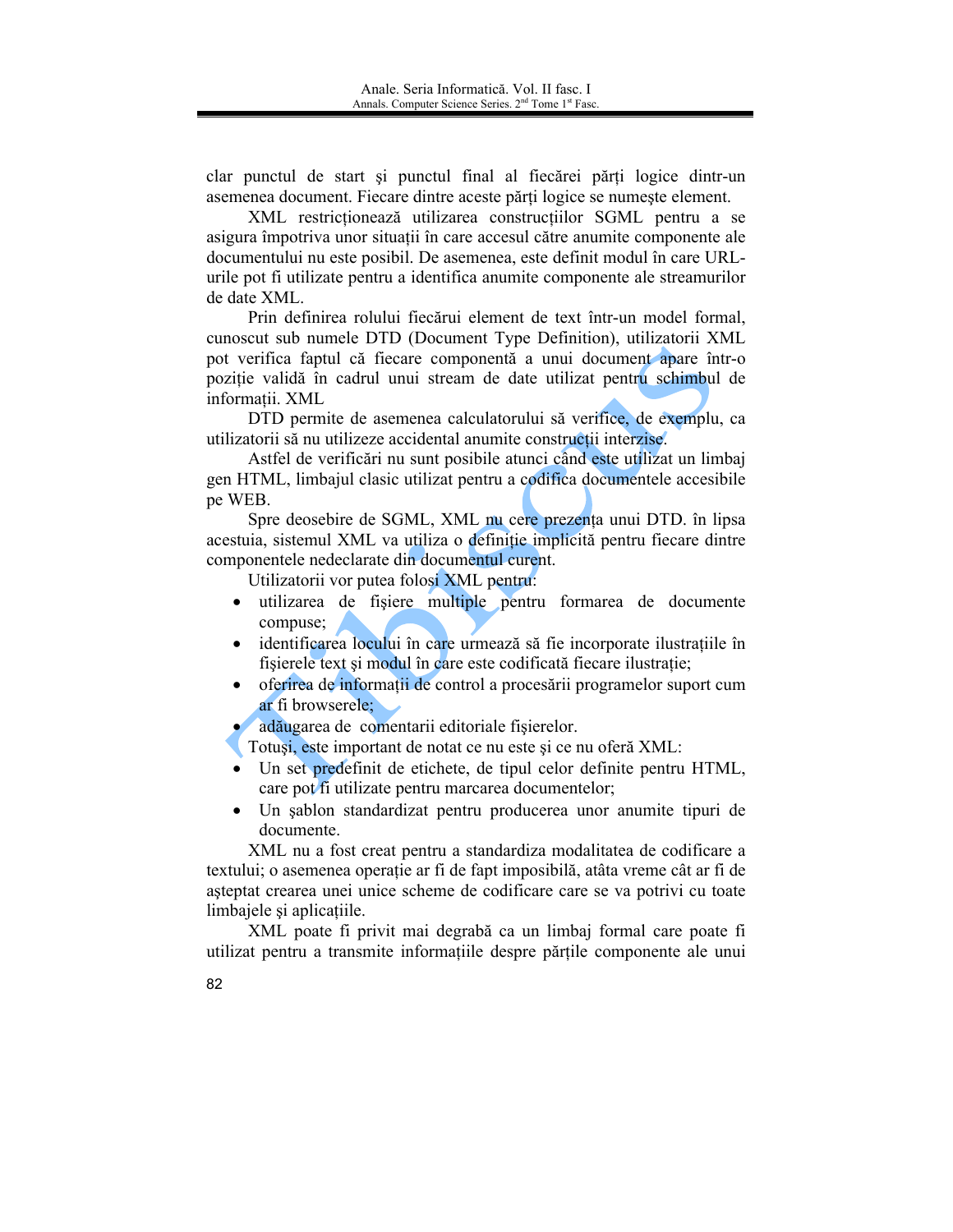document către un alt sistem de calcul. XML oferă de fapt destulă flexibilitate pentru a putea descrie orice structură logică a unui text.

# 1.1.1. Componentele XML

XML presupune că fiecare document este format dintr-o serie de entități. Fiecare entitate poate contine una sau mai multe elemente logice, fiecare dintre aceste elemente logice fiind dotat cu anumite proprietăti (atribute) care descriu modul în care urmează să fie procesat documentul.

XML oferă o sintaxă formală pentru descrierea relațiilor dintre entități, elemente și atributele care fac parte dintr-un document XML, putând fi utilizate pentru a comunica sistemului de calcul modul în care pot fi recunoscute diferitele componente ale unui document.

Spre deosebire de alte limbaje de marcare a documentelor. XML nu se rezumă la precizarea modificărilor de stil sau la începutul elementelor noi. Spre deosebire de acestea, XML precizează cu claritate limitele fiecărei părți a unui document, indiferent de tipul acesteia. în plus, pentru a permite calculatorului să verifice structura unui document, este necesară oferirea unui DTD în care sunt declarate entitățile permise, elemente și atributele asociate, dar și relațiile dintre toate acestea.

Etichetele XML fiind bazate pe structura logică a documentului, acestea vor fi ceva mai usor de înteles în contextul documentului curent decât alte scheme de marcare a documentelor. Puteți codifica un memo (sau chiar un mesaj de poștă electronică) în XML în felul următor:



Observați că fiecare element logic al documentului din acest fișier este marcat clar printr-o pereche de etichete de început/sfârșit (cum ar fi <subiect>...</subiect>). Observati, de asemenea, că nu există nici un fel de indicatie asupra documentului final. Modul în care urmează să fie utilizată informația astfel codificată este lăsat la alegerea utilizatorului. Acest document va putea la fel de bine să fie afisat pe ecran, tipărit într-o formă prestabilită sau utilizat mai departe într-o altă aplicație.

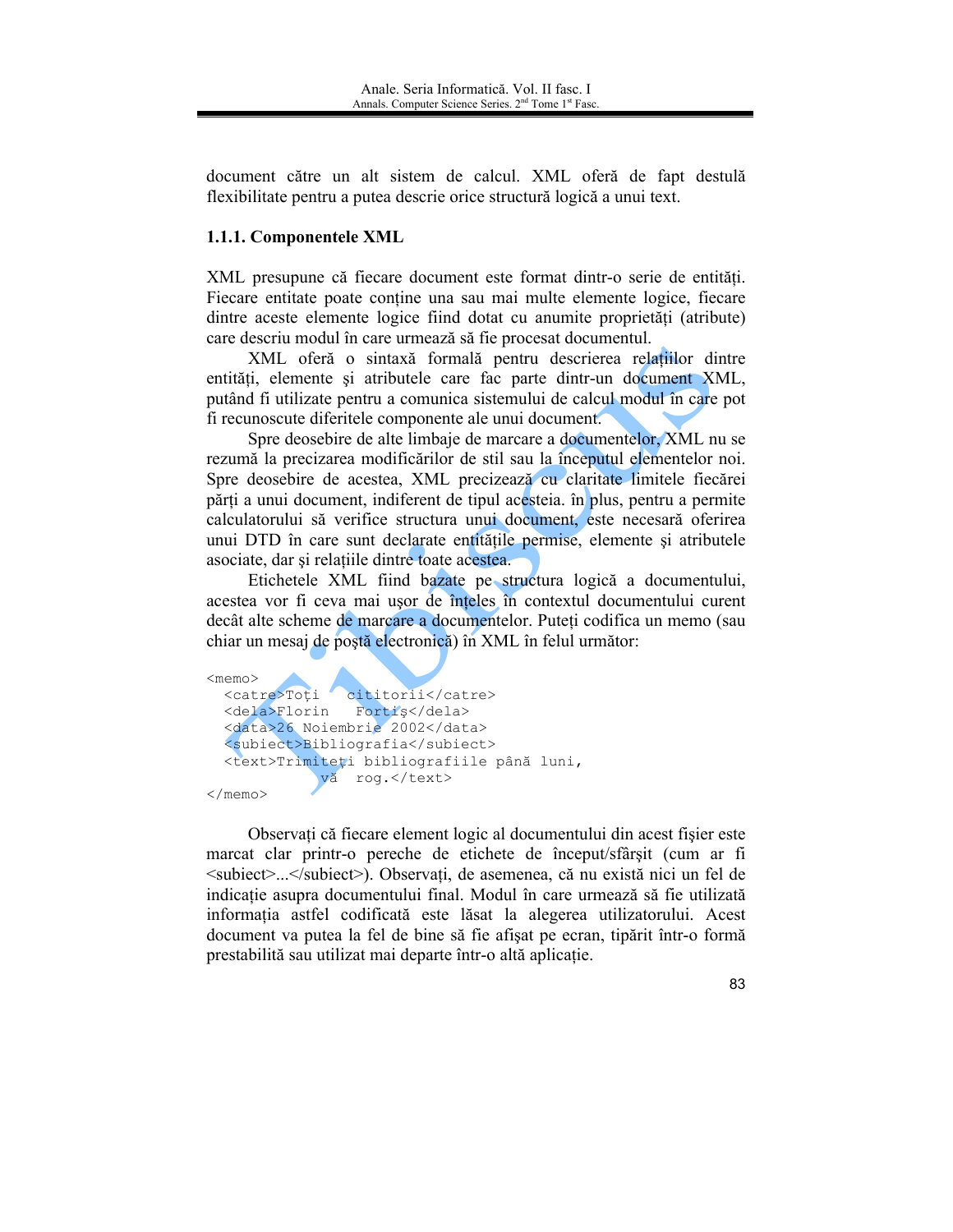### 1.1.2. Utilizarea textului XML

Un fisier XML va contine trei tipuri de marcaje, după cum urmează:

· Instructiunea de procesare XML. Aceasta identifică versiunea de XML utilizată, codificarea sau precizează dacă acest fisier se referă la alte fisiere. Acest marcaj este optional.

<?xml version="1.0" encoding="UCS2" standalone="yes">

· Instrucțiuni referitoare la DTD (DTD nu face obiectul acestui raport). Această zonă va conține chiar declaratiile formale sau o referintă către un fisier care contine DTD.

<!DOCTYPE memo SYSTEM "http://www.myco.com/dtds/memo.dtd">

· instanță a unui document complet etichetat, care este format dintr-un element rădăcină, identic cu cel desemnat în DTD ca element de bază. Toate celelalte elemente se vor găsi în interiorul acestui element.

Un document este valid când sunt prezente toate cele trei componente iar instanța documentului se conformează regulilor definite în DTD. Atunci când este prezentă doar ultima dintre cele trei componente, un procesor XML va fi capabil doar să verifice dacă instanța documentului este bine construită, adică dacă fiecare element este corect precizat și dacă atributele acestora sunt însoțite de valori, acestea din urmă fiind prezentate între ghilimele.

Fisierele XML fiind orientate către obiecte și ierarhice, acestea devin candidați potriviți pentru depozitarea unor baze de date. Totuși, uneori trebuie luate măsurile necesare pentru a depozita suficiente informații de structură în baza de date pentru a putea reconstitui corect datele originale. Fișierele XML sunt capabile să identifice poziția fiecărei bucăți de date atât în structura documentului final cât și înaintea utilizării propriu-zise a acestora.

Depozitarea datelor într-un format bine definit prin intermediul XML asigură transferul corect al datelor către o mare varietate de platforme hard sau soft, fără a fi nevoie de o modificare a structurii logice a documentului. În plus, adăugarea unor atribute va presupune doar împrospătarea modelului pentru a include noile atribute ale bazei de date și inserarea marcajelor potrivite în instanța documentului.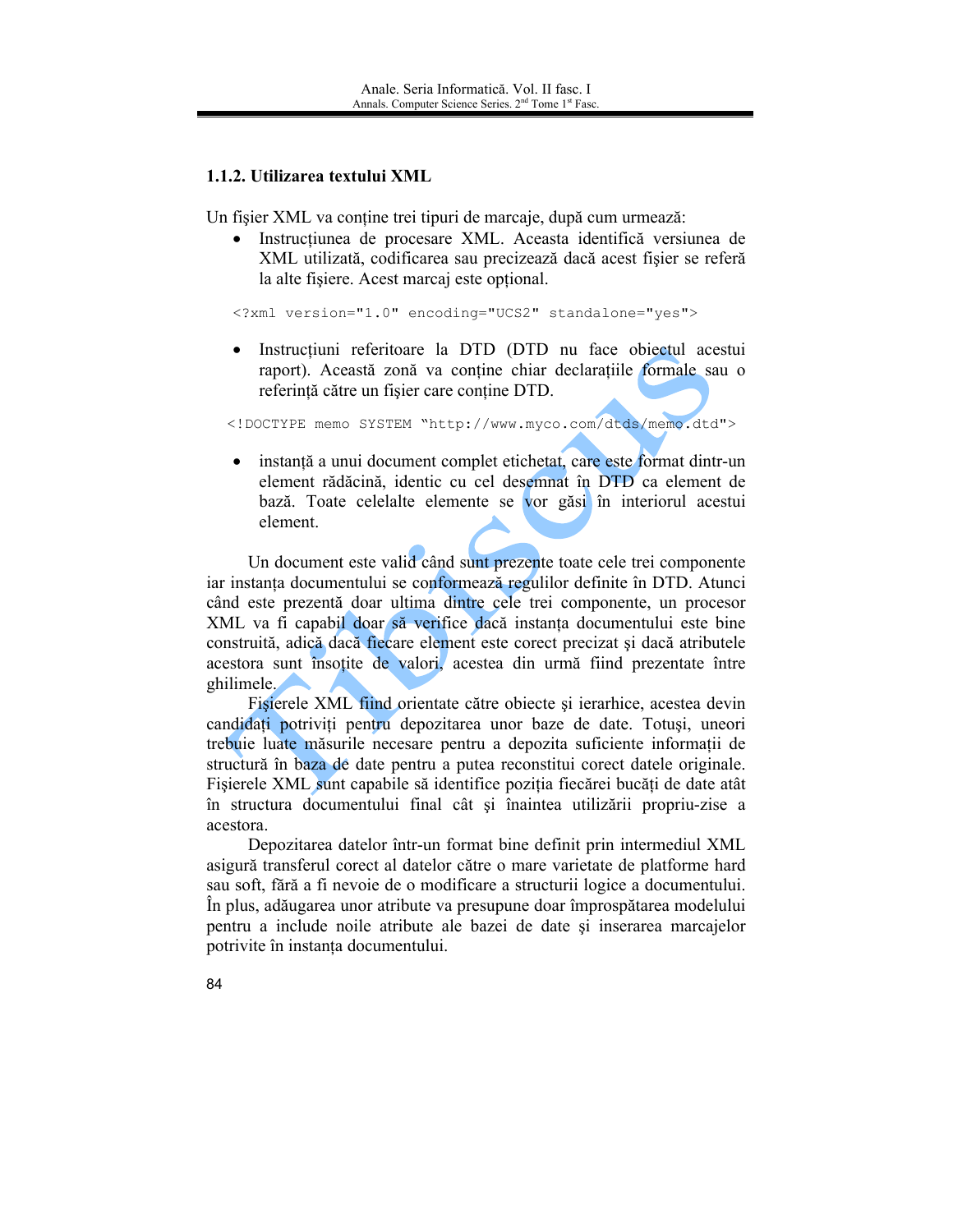### $1.2.$ **Ce este XML-RPC**

Tehnologia XML-RPC a fost dezvoltată pentru a permite aplicațiilor să comunice între ele, indiferent de limbajul sursă al acestora sau locul în care rulează acestea. Dezvoltat inițial de UserLand Software, în 1998, această tehnologie a devenit un punct important în cadrul altor tehnologii, incluzând Microsoft .NET sau Apple Mac OS X.

Prin intermediul XML-RPC este posibil ca aplicatii XML-RPC să apeleze metode ale altor aplicații XML-RPC, astfel încât o aplicație PHP va fi capabilă să apeleze o funcție C sau o metodă Python. Prin urmare, XML-RPC oferă posibilitatea comunicării unor aplicații eterogene fără eforturi deosebite din partea programatorilor.

### $2.$ Utilizarea XML-RPC în PHP

# 2.1. Apeluri XML-RPC

Un apel XML-RPC este transmis de un client către server prin intermediul protocolului HTTP, o cerere de tip POST. In acest mod aplicatiile XML-RPC pot functiona și comunica extrem de simplu chiar și din spatele unui firewall, având în vedere că portul pe care se bazează comunicarea este, în general, tot deauna deschis.

Un apel XML-RPC este încapsulat într-o etichetă <methodCall>, care contine toate informatiile legate de identificarea functiei sau metodei apelate la distanță, împreună cu eventualii parametrii care urmează să fie utilizați. Parametrii sunt precizați între etichete purtând numele tipului de date al acestora, valorile posibile cuprinzând: <int>...</int>, <string>...</string>, <boolean>...</boolean>, <double>...</double>... în plus, pot fi construite structuri sau tablouri, situație în care elementele acestor structuri de date vor fi precizate, din nou, prin etichete de tip.

Iată un exemplu simplu de apel XML-RPC, primele linii caracterizând cererea (POST) HTML:

```
POST xmlrpc server.php HTTP/1.0
User-Agent: xmlrpc-epi-php/0.2 (PHP)
Host: localhost:80
Content-type: text/html
Content-length: ...
<?xml version="1.0" encoding="iso-8859-1" ?>
<methodCall>
```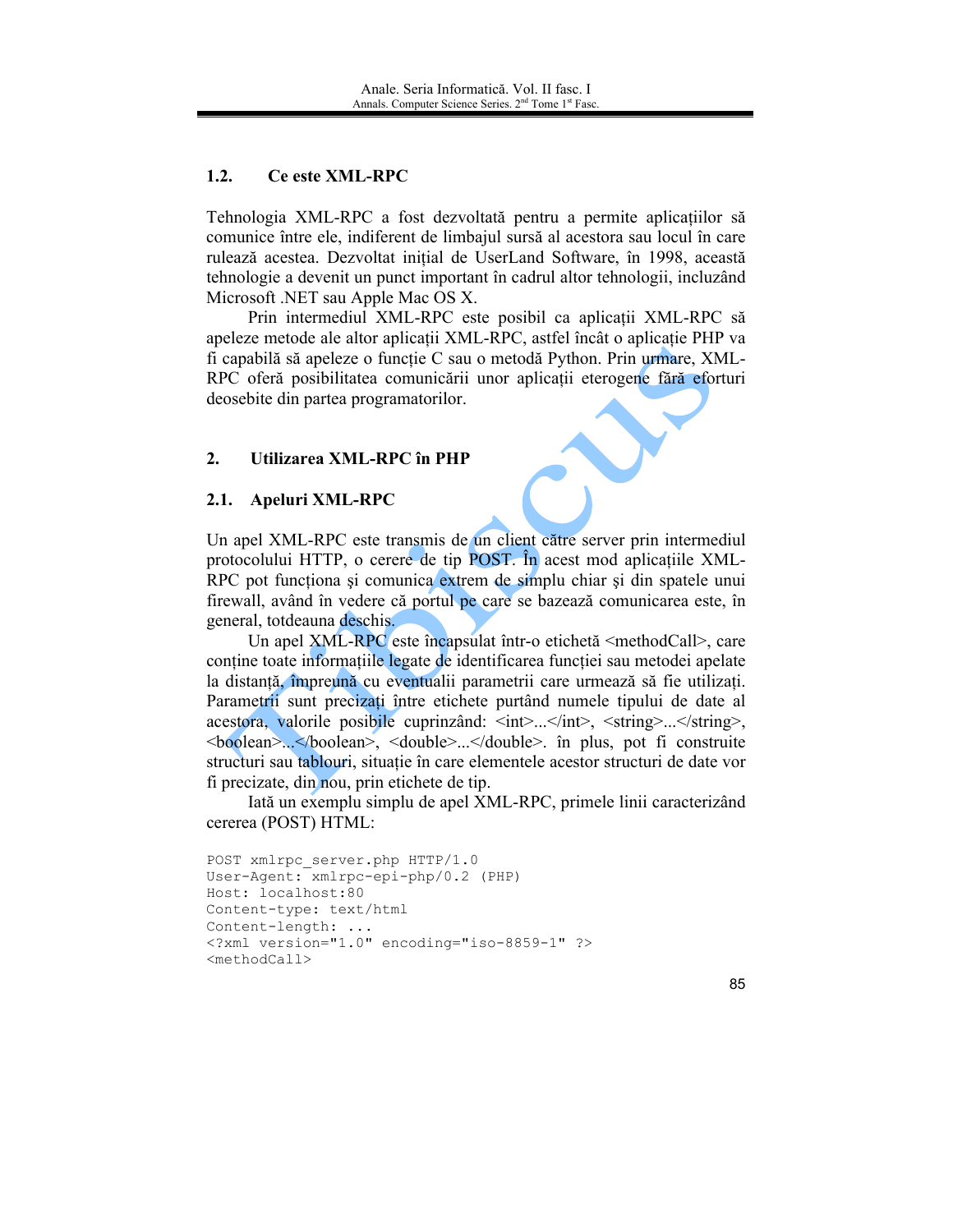```
<methodName>hello</methodName>
<params>
<param>
<value>
<string>World!</string>
</value>
</param>
</params>
</methodCall>
```
### 2.2. Răspunsuri XML-RPC



Răspunsul la o cerere XML-RPC va sosi într-un format similar. De data aceasta, elementul <methodResponse> înglobează întreaga informație cuprinsă în răspuns. Răspunsul este, la rândul lui, construit în același stil cu apelul unei metode, un exemplu fiind destul de concludent:



### 3 **XML-RPC: client - server**

Tehnologia XML-RPC presupune existența a două tipuri de aplicații înrudite: un server și unul sau mai mulți clienți. Filosofia aplicațiilor XML-RPC este extrem de simplă: clientul formulează cereri în timp ce serverul procesează aceste cereri și emite răspunsurile necesare.

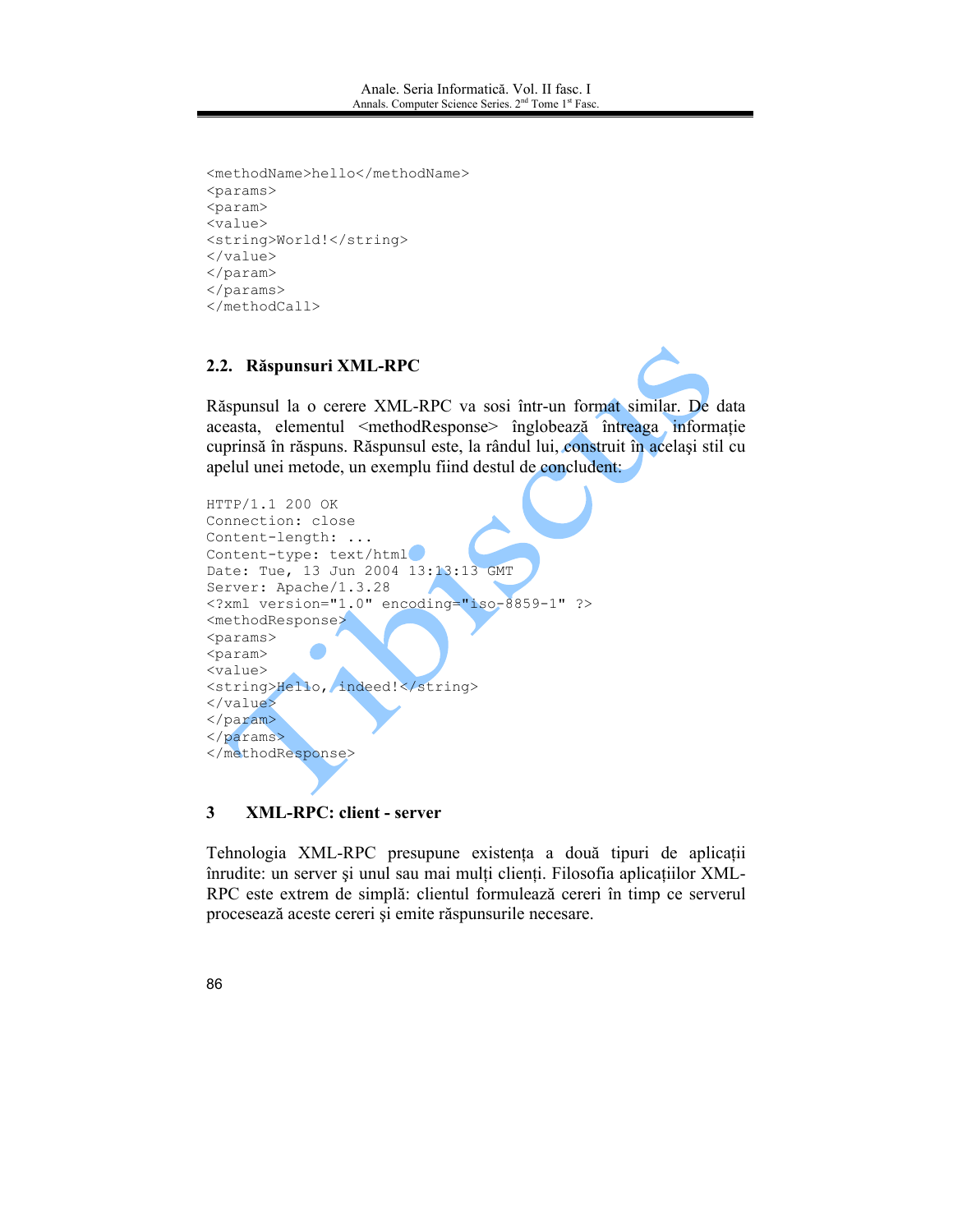# 3.1. Un server XML-RPC

Implementarea PHP pentru XML-RPC oferă metodele necesare pentru crearea acestuia și apelul metodelor, precum și pentru "înregistrarea" metodelor pentru ca acestea să poată fi apelate de un client. Orice metodă care urmează să fie apelată prin intermediul XML-RPC trebuie să fie înzestrată cu trei parametri:

- numele metodei XML-RPC apelată,
- referință către un tablou conținând parametri transmiși din partea  $\bullet$ clientului,
- date suplimentare transmise acestei metode.

```
\langle?php
  function hello_funct($method_name, $params, $app_data) {
    $name=$params[0] ;
    return ="Hello, $name!";
  $xmlrpc server = xmlrpc server create ()xmlrpc server register method ($xmlrpc server, "hello",
"hello func") ;
  \frac{1}{2} request xml = $HTTP RAW POST DATA ;
  $response = xmlrpc server call method ($xmlrpc server,
$request_xml, '') ;
 print $response ;
\rightarrow
```
# 3.2. Un client XML-RPC

Crearea unui client este usurată de existența unui pachet de funcții care sosescodată cu pachetul în care este definită extensia XML-RPC pentru PHP.

Intreaga muncă legată de descifrarea răspunsului oferit de server este rezolvată prin funcția xu rpc http concise ().

```
\langle?php
  include (xmlrpcutils/utils.php) ;
  $host = "my.local.host.name" ;
  \text{Suri} = \text{"xmlrpc server.php";$name = "myself" ;
  $request xml = $HTTP RAW POST DATA ;
  $response = xu rpc http concise( array (
       ' `method' = >"hello",
       ''args''=>array($name),
       \overline{\text{host}}' =>"$host",
```